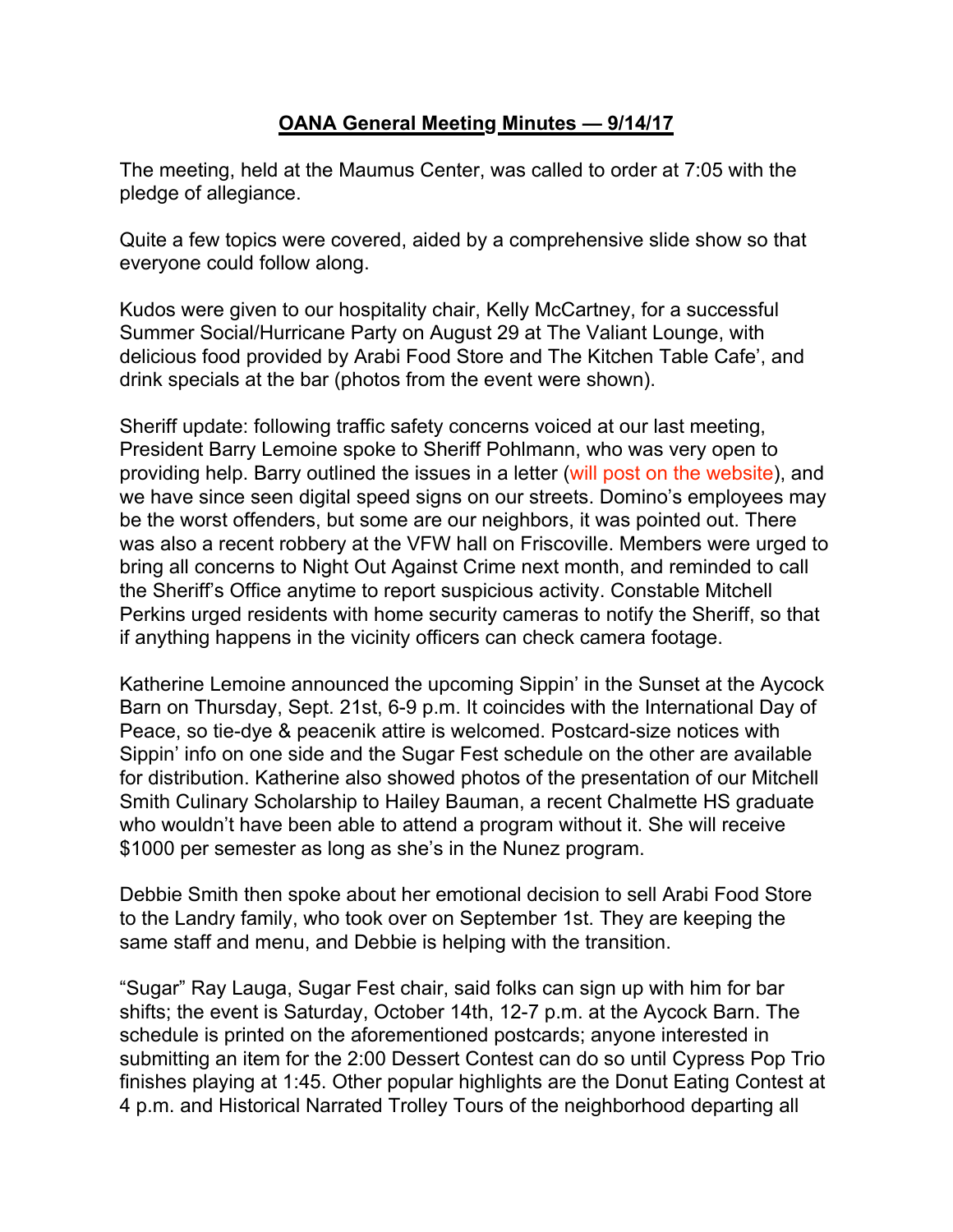## day between 12 and 5.

For the beautification committee, Linda Van Aman reported that equipment has been ordered for Kathy Hall's cleanup sub-committee, which will enlist neighborhood children as volunteers. They will start patrolling the neighborhood as soon as the weather cools off a bit, and will be able to separate out recyclables from the trash they collect. Troy Barrios, beautification chair, announced a gathering at the Community Garden on October 8th at 5 p.m. OANA is helping to find funds to build a fence at the Garden.

Other brief committee reports: Jenifer Heintz asked members to enter their birthdays and anniversaries on the membership roster so she can send cards & spread Sunshine. Kelly McCartney will soon begin planning a Holiday Party for early December. Sal Cusimano is working on steps to revise our Articles of Incorporation and Bylaws. Membership has increased to 65 households under Charlie LeSage's leadership as chair, and the October Night Out Against Crime, on Tuesday the 17th, will be promoted as a membership drive. Treasurer Alison Barrios gave a quick summary of expenses and income, and as a realtor, plans to compile data on property values and sales for the next General Meeting in November.

Various local businesses and events were highlighted, with slides:

- This year's Startup St. Bernard winner, TopoBox, has moved its headquarters to Studio Arabi.
- 40 Arpent Brewery has closed, reportedly because terms of a lease renewal could not be agreed upon.
- Night Out Against Crime will be on Tuesday, October 17, probably at the Arabi Food Store courtyard and adjacent street.
- House of Nails is now open in The Front shopping mall. Walk-ins are accepted, appointments encouraged.
- Local actor Christine Tonry has opened ACT Studio, an actor's training center in the St. Claude building formerly occupied by Gypsy Soul Sisters.
- Studio Inferno has a new exhibit, running from September 5th through October 7th.
- Whiskey Bayou will host Oktoberfest on Saturday, September 30th, 6 midnight, and has karaoke every Wednesday night, all with food from Bratz Y'all!
- Old Arabi Marketplace just held its 2nd Anniversary Party. Congratulations to them, and condolences for the loss of one of the owners.
- Serignan's will celebrate their 90th Anniversary of family ownership tomorrow, Friday the 15th.
- The Planetarium has a Fall show schedule, and will be open during Sugar